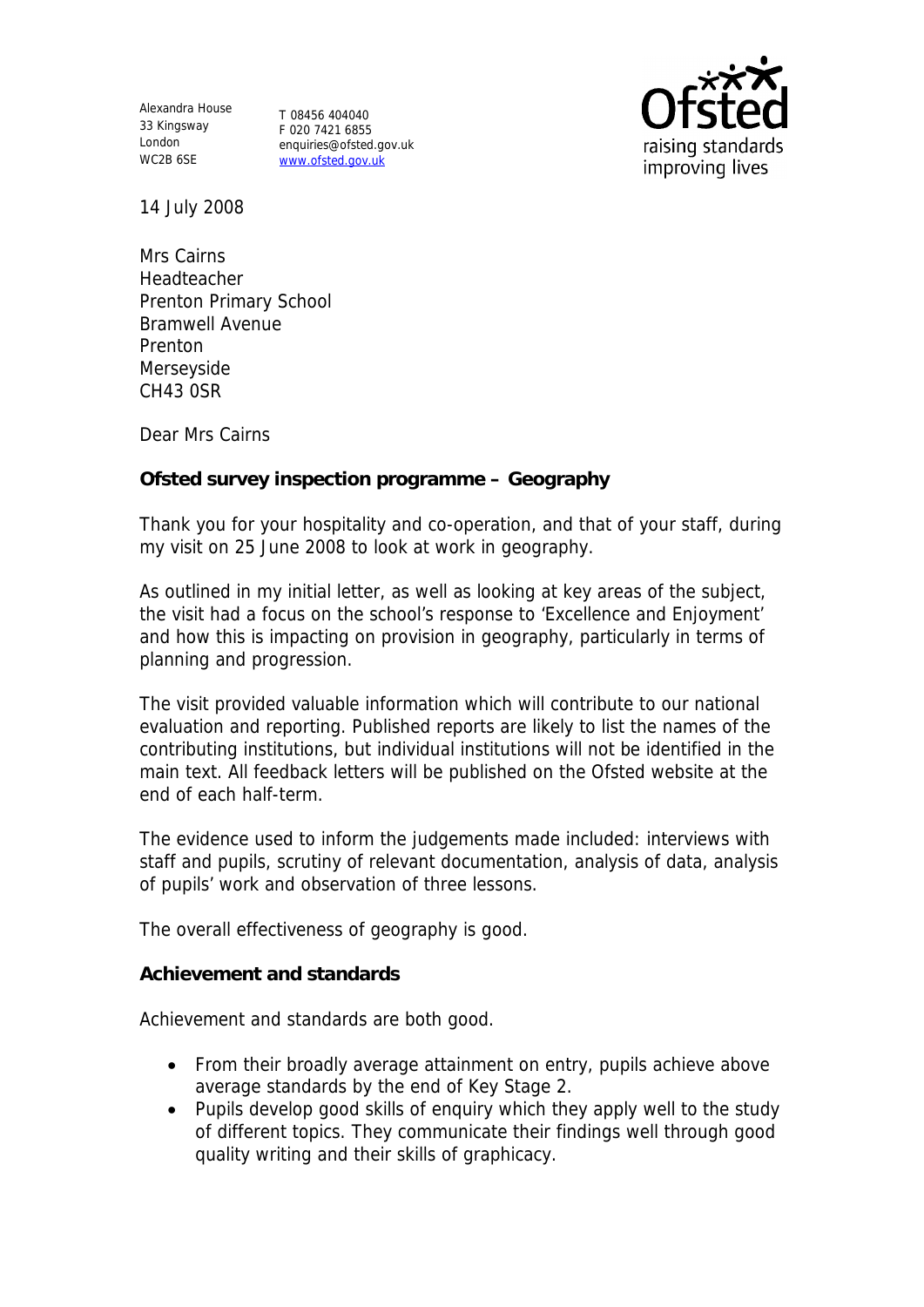- Pupils know where places are and what they are like. For example, Year 1 pupils have a good understanding about different places in the local area though the visits they have made. Year 3 pupils show a good understanding of the interplay of human and physical factors in the establishment of a new settlement in the American West; Year 5 and 6 pupils have a good knowledge of the human and physical geography of the Wirral peninsula. They also accurately locate major features on the world map.
- Geographical vocabulary and ideas are used with increasing sophistication as pupils move through the school.
- Pupils learn to explain their views clearly about environmental issues. For example, Year 6 pupils have written forceful letters to the Town Hall explaining the problems of establishing a new waste incinerator.
- Pupils enjoy the work that they do in geography a great deal. They like the choices they are given about how they work out the answers to problems and to present their findings.
- Pupils recognise the relevance of geography in understanding issues in their local area as well as in other parts of the world. They appreciate the interdependence of places and how the choices they make affect the lives of people in less developed countries. They know about the importance of looking after their environment and some of the difficulties in doing this.
- Whether individually, in pairs or in small groups, pupils learn confidently. They collaborate very well to share their knowledge and views. They behave very well in lessons and take a pride in their work.

**Quality of teaching and learning of geography**

The quality of teaching and learning is good.

- Lessons are interesting and enjoyable and move at a good pace. Pupils quickly get down to work and they sustain their efforts.
- Teachers are enthusiastic and plan engaging and demanding activities which are linked together well.
- Teachers take good account of the needs of individuals and the different ability groups that are in their classes. Resources are used which appeal to and are accessible to all pupils.
- A range of effective methods are used to involve all pupils in learning such as encouraging pupils to work together and to apply their literacy and information and communication technology (ICT) skills. As a result, pupils have plenty of opportunity to talk about their work and to undertake research. This helps bring about good progress.
- Teaching assistants and other adults are used effectively to provide additional help for pupils with learning difficulties.
- Teachers mark pupils' work regularly and make positive comments. Whilst pupils find these remarks encouraging, they do not have a good understanding of how well they are doing or how to improve their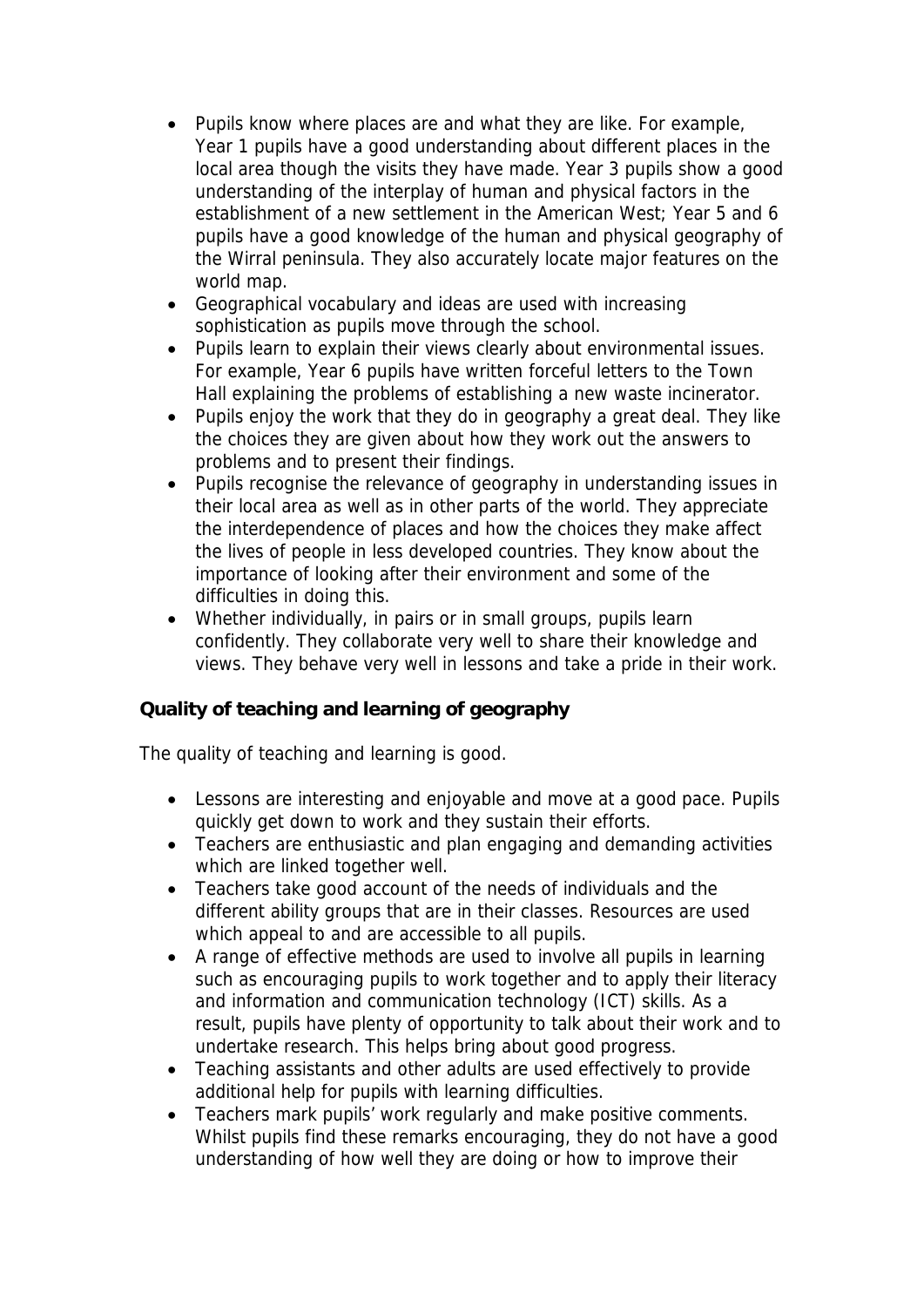work. Much of the writing which is done in the context of literacy is not assessed for its geographical content.

- There is a system for assessing pupils' progress in each year group. However, it does not easily lend itself to judging how well pupils are doing against national standards.
- The new subject leader has begun to establish a portfolio for reference purposes but there has been little moderation to ensure that teachers have a common understanding of standards.

**Quality of curriculum** 

The quality of the curriculum is good.

- The schemes of work for Key Stage 1 and 2 have been carefully constructed in order to meet national requirements.
- A commercial scheme has been implemented thoughtfully in the past year. It has been integrated successfully with the plans which previously were in place.
- There are generally good opportunities to apply basic skills but some ICT applications such as data handling are less well established.
- The curriculum is enriched well through a good range of resources, visits and visitors. The school holds the eco-school award which is reflected in work the pupils do in caring for their environment.
- Engagement with a local environmental group has also stimulated investigation into a range of local issues. This has captured pupils' interest and increased the relevance of learning geography for them.
- The school provides many opportunities for developing and applying enquiry skills outside of the classroom. The local area and region is used well to study aspects of geography. A residential experience in a field studies centre in Year 6 not only includes adventurous activities but a river study as well.

**Leadership and management of geography**

Leadership and management of geography are good.

- The senior leadership of the school has a very clear vision for improvement which includes a commitment to developing the international dimension of the curriculum.
- The relatively new subject leader is being very well supported to develop his leadership skills. This has included shadowing the previous subject leader who was a geography specialist and being coached by the curriculum manager in self-review strategies.
- There is good understanding of the quality of curriculum provision and how it is promoting progression. This is because of the analysis of the evidence of work from pupils' books and from teachers' planning.